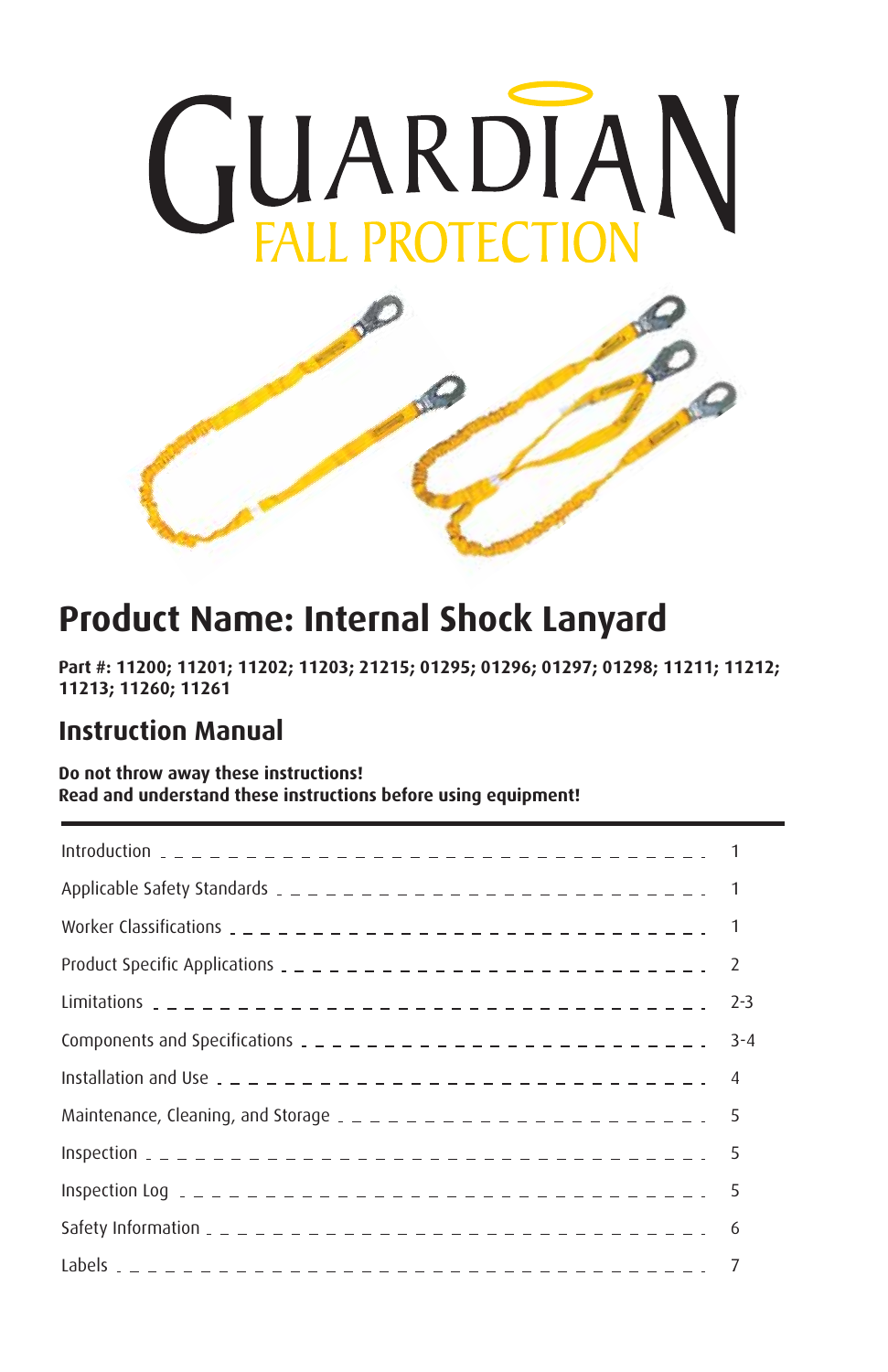Guardian Fall Protection 6305 S. 231st St., Kent, W



# **Introduction**

Thank you for purchasing a Guardian Fall Protection Internal Shock Lanyard. This manual must be read and understood in its entirety, and used as part of an employee training program as required by OSHA or any applicable state agency.

This and any other included instructions must be made available to the user of the equipment. The user must understand how to safely and effectively use the Internal Shock Lanyard, and all fall safety equipment used in combination with the Internal Shock Lanyard.

| <b>User Information</b> |  |  |  |  |  |  |  |
|-------------------------|--|--|--|--|--|--|--|
| Date of First Use:      |  |  |  |  |  |  |  |
| Serial #:               |  |  |  |  |  |  |  |
| Trainer:                |  |  |  |  |  |  |  |
| User:                   |  |  |  |  |  |  |  |

# **Applicable Safety Standards**

When used according to instruction specifications, this product meets or exceeds all applicable OSHA 1926 Subpart M, OSHA 1910, ANSI Z359.13-2009, and ANSI A10.32-2012 standards for fall protection. Applicable standards and regulations depend on the type of work being done, and also might include state regulations if applicable. Consult regulatory agencies for more information on personal fall arrest systems and associated components.

# **Worker Classifications**



**! CAUTION** Understand the following definitions of those who work near or who may be exposed to fall hazards.

**Qualified Person:** A person with an accredited degree or certification, and with extensive experience or sufficient professional standing, who is considered proficient in planning and reviewing the conformity of fall protection and rescue systems.

**Competent Person:** A highly trained and experienced person who is ASSIGNED BY THE EMPLOYER to be responsible for all elements of a fall safety program, including, but not limited to, its regulation, management, and application. A person who is proficient in identifying existing and predictable fall hazards, and who has the authority to stop work in order to eliminate hazards.

**Authorized Person:** A person who is assigned by their employer to work around or be subject to potential or existing fall hazards.

**It is the responsibility of a Qualified or Competent person to supervise the job site and ensure all applicable safety regulations are complied with.**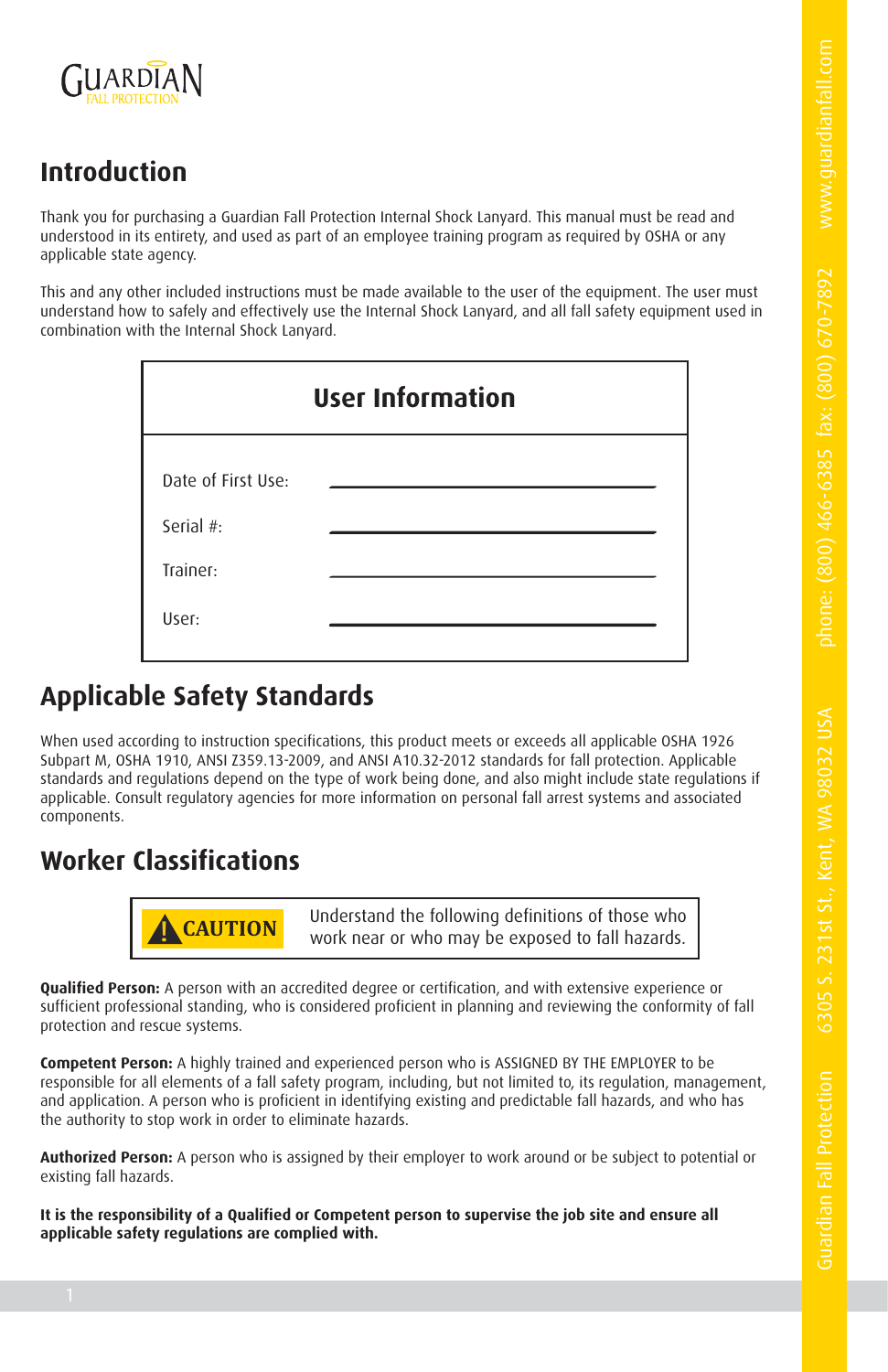

# **Product Specific Applications**

**! WARNING** Use of equipment in unintended applications may result in serious injury or death. Maximum 1 attachment per connection point.

**Personal Fall Arrest:** Internal Shock Lanyard may be used to support a MAXIMUM 1 PFAS for use in Fall Arrest applications. Structure must withstand loads applied in the directions permitted by the system of at least 5,000 lbs. Maximum free fall is 6'. Applicable D-ring: Dorsal.



**Restraint:** Internal Shock Lanyard may be used in Restraint applications. Restraint systems prevent workers from reaching the leading edge of a fall hazard. Always account for fully deployed length of lanyard/SRL. Structure must withstand loads applied in the directions permitted by the system of at least 1,000 lbs. No free fall is permitted. Restraint systems may only be used on surfaces with slopes up to 4/12 (vertical/horizontal). Applicable D-rings: Dorsal, Chest, Side, Shoulder.



**Work Positioning:** Internal Shock Lanyard may be used in Work Positioning applications. Work Positioning systems allow a worker to be supported while in suspension and work freely with both hands. Structure must withstand loads applied in the directions permitted by the system of at least 3,000 lbs. Maximum allowable free fall is 2'. Applicable D-rings: Side.



**Rescue/Confined Space:** Internal Shock Lanyard may be used in Rescue/Confined Space applications. Rescue systems function to safely recover a worker from a confined location or after exposed to a fall. There are various configurations of Rescue systems depending on the type of rescue. Structure must withstand loads applied in the directions permitted by the system of at least 3,000 lbs. No free fall is permitted. Applicable D-rings: Dorsal, Chest, Shoulder.

#### **For all applications: worker weight capacity range (including all clothing, tools, and equipment) is 130-310 lbs.**



Not all Guardian Internal Shock Lanyards may be used in every application type. ALWAYS consider lanyard length, design, and any other structural components. Competent Person MUST make a determination regarding correct lanyard application and compatibility.

# **Limitations**

**Fall Clearance:** There must be sufficient clearance below the anchorage connector to arrest a fall before the user strikes the ground or an obstruction. When calculating fall clearance, account for a MINIMUM 3' safety factor, deceleration distance, user height, length of lanyard/SRL, and all other applicable factors.

#### **Diagram shown is an example fall clearance calculation ONLY.**

**Swing Falls:** Prior to installation or use, make considerations for eliminating or minimizing all swing fall hazards. Swing falls occur when the anchor is not directly above the location where a fall occurs. Always work as close to in line with the anchor point as possible. Swing falls significantly increase the likelihood of serious injury or death in the event of a fall.



#### **FALL CLEARANCE CALCULATION**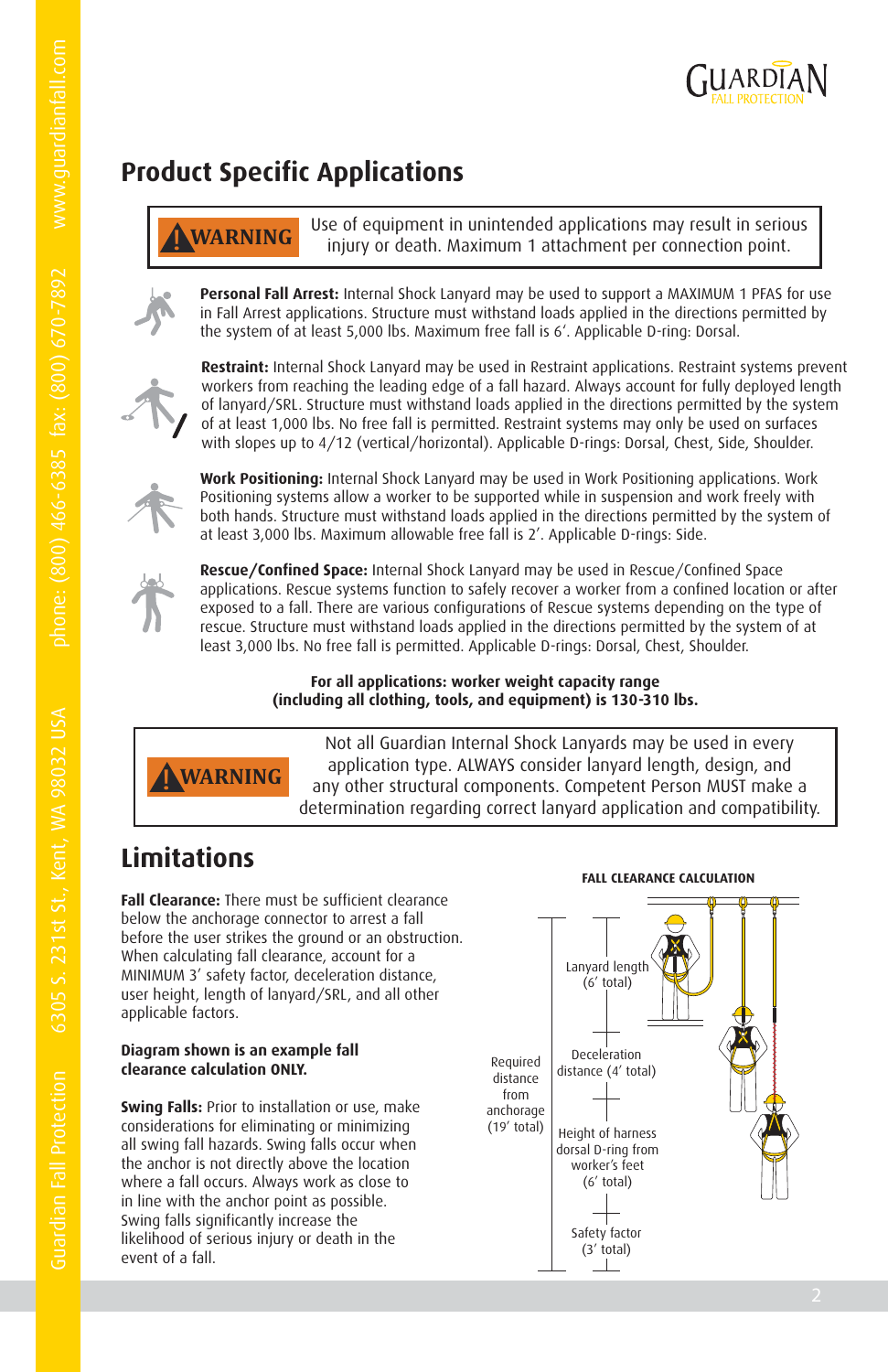

**Compatibility:** When making connections with Internal Shock Lanyard, eliminate all possibility of roll-out. Roll-out occurs when interference between a hook and the attachment point causes the hook gate to unintentionally open and release. All connections must be selected and deemed compatible with Internal Shock Lanyard by a Competent Person. All connector gates must be self-closing and self-locking, and withstand minimum loads of 3,600 lbs. See the following for examples of compatible/incompatible connections:

Connector closed and locked to D-ring. **OK.**

Two connectors to same D-ring. **NO.**

Incompatible or irregular application, which may increase risk of roll-out. **NO.**

Two or more snap hooks or carabiners connected to each other. **NO.**

















Connector directly to webbing. **NO.**



directly to horizontal lifeline. **NO.**



# **Components and Specifications**

Materials (made from some or all of the following): polyester, nylon, galvanized steel, and aluminum.

Webbing width: 1".

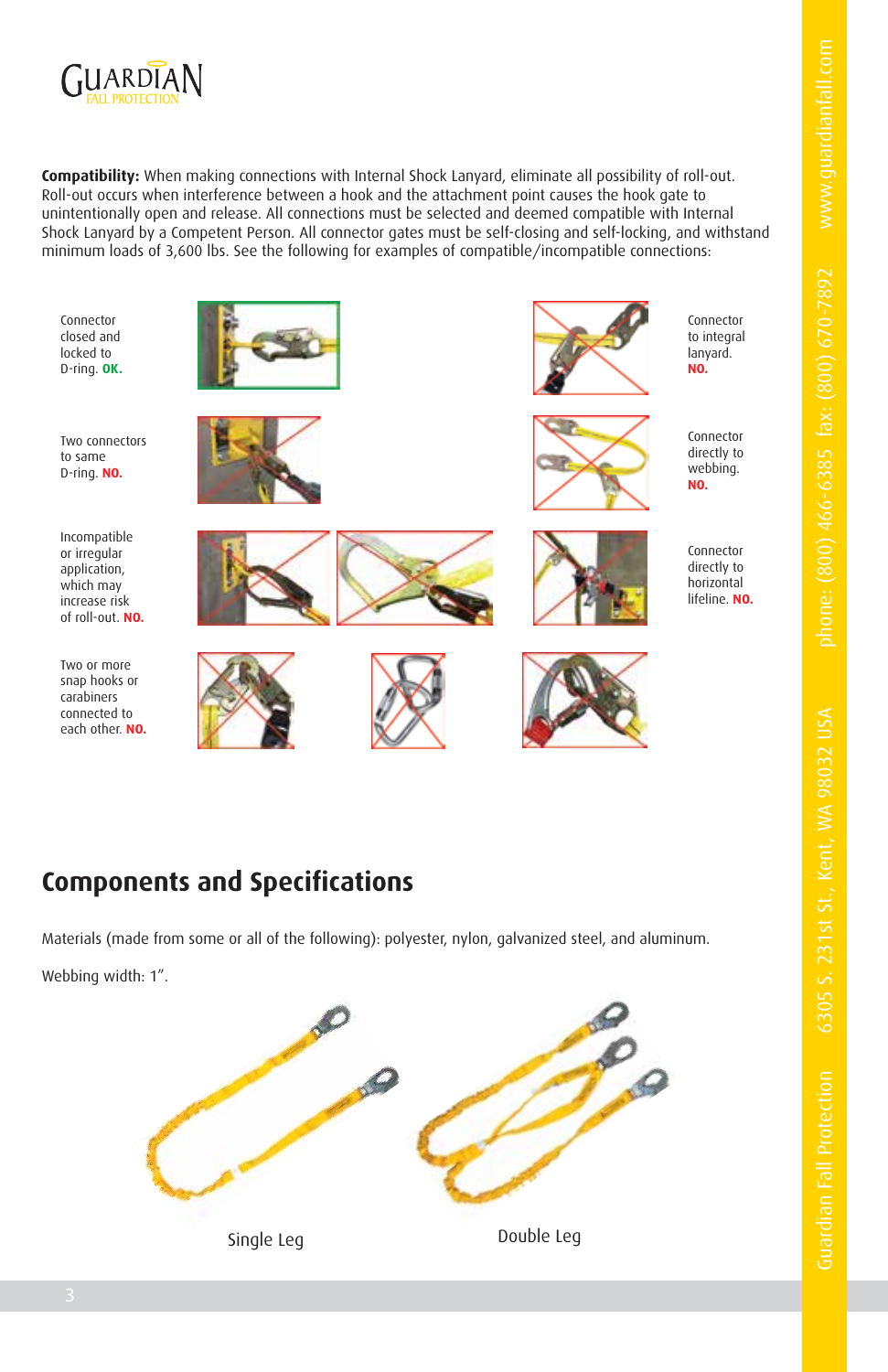

| Part # | Length              | <b>Description</b>                                        |
|--------|---------------------|-----------------------------------------------------------|
| 11200  | 6'                  | Single Leg                                                |
| 11201  | 6 <sup>′</sup>      | Single Leg w/Rebar Hook                                   |
| 11202  | 6'                  | Double Leg                                                |
| 11203  | 6 <sup>′</sup>      | Double Leg w/Rebar Hooks                                  |
| 21215  | 6'                  | Double Leg w/Aluminum Rebar Hooks                         |
| 01295  | $4\frac{1}{2}$ - 6' | Stretch Lanyard, Single Leg                               |
| 01296  | $4\frac{1}{2}$ - 6' | Stretch Lanyard, Double Leg                               |
| 01297  | $4\frac{1}{2}$ - 6' | Stretch Lanyard, Single Leg w/Rebar Hook                  |
| 01298  | $4\frac{1}{2}$ - 6' | Stretch Lanyard, Double Leg w/Rebar Hook                  |
| 11211  | $4\frac{1}{2}$ - 6' | Stretch Lanyard, Single Leg w/Black Web                   |
| 11212  | $4\frac{1}{2}$ - 6' | Stretch Lanyard, Double Leg w/Black Web & Rebar Hook Ends |
| 11213  | $4\frac{1}{6}$ - 6' | Stretch Lanyard, Single Leg w/Black Web & Rebar Hook End  |
| 11260  | 6'                  | Surfacetech Web, Single Leg                               |
| 11261  | 6 <sup>′</sup>      | Surfacetech Web, Double Leg w/Rebar Hook Ends             |

# **Installation and Use**

1. Prior to use, inspect Guardian Internal Shock Lanyards and all PFAS equipment to be used in combination with Internal Shock Lanyards.

2. Ensure that all connectors and all other components of the PFAS are compatible with Guardian Internal Shock Lanyards, and are selected by a Competent Person. The selected safety harness MUST be of proper size, and MUST be fitted snugly, but still allow for a full range of movement.

3. Make considerations for eliminating or minimizing swing fall hazards.

4. Ensure structure to which the anchorage connector is attached is capable of withstanding a MINIMUM load relative to the application in which the Internal Shock Lanyard is to be used.

5. Attach lanyard snap hook or rebar hook to compatible harness D-ring or structural anchor. For lanyards with two, integrally connected legs, only attach the central snap hook to the applicable harness D-ring.

6. Attach remaining snap hook or carabiner end of lanyard to compatible anchorage connector. Rebar Hooks MUST ONLY be connected to structural rebar. Ensure that all connectors are self-closing and self-locking, and that there is no risk of roll-out. ALWAYS maintain 100% tie-off.

7. NEVER work with employed harness D-ring positioned above the anchorage connector, unless permitted by specific application or combination of equipment. A Competent Person must make a determination regarding the acceptability of working above an anchorage connector.

8. Only use Guardian Lanyards in the fall protection application(s) for which they are designed. Refer to product labeling, or contact Guardian Fall Protection if unsure of proper application(s).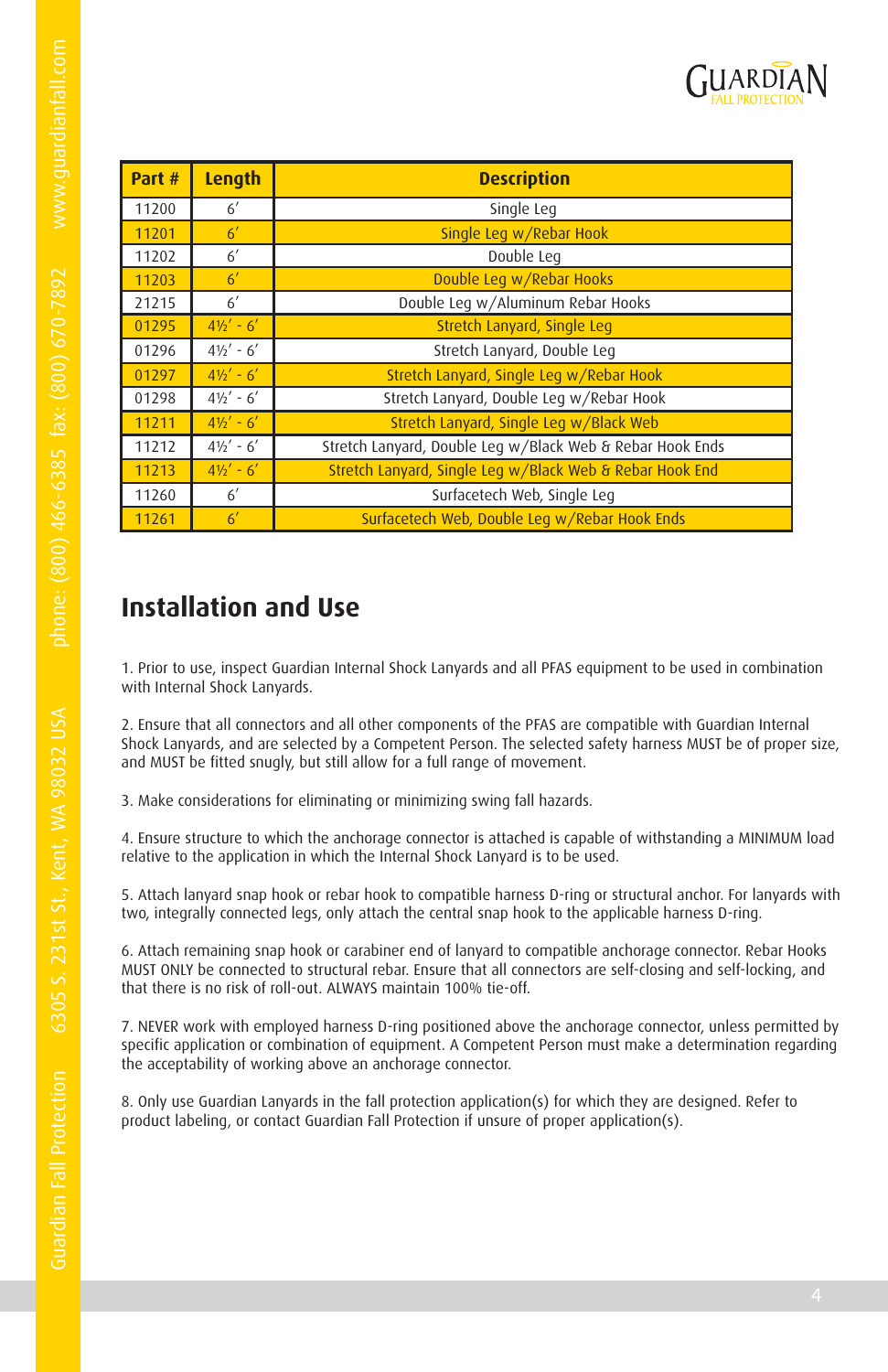Guardian Fall Protection 6305 S. 231st St., Kent, W



# **Maintenance, Cleaning, and Storage**

If an Internal Shock Lanyard fails inspection in any way, immediately remove it from service, and contact Guardian to inquire about its return or repair.

Cleaning after use is important for maintaining the safety and longevity of Internal Shock Lanyard. Remove all dirt, corrosives, and contaminants from Internal Shock Lanyard before and after each use. If an Internal Shock Lanyard cannot be cleaned with plain water, use mild soap and water, then rinse and wipe dry. NEVER clean Internal Shock Lanyard with corrosive substances.

When not in use, store equipment where it will not be affected by heat, light, excessive moisture, chemicals, or other degrading elements.

## **Inspection**

Prior to EACH use, inspect Internal Shock Lanyard for deficiencies, including, but not limited to, corrosion, deformation, pits, burrs, rough surfaces, sharp edges, cracking, rust, paint buildup, excessive heating, alteration, broken stitching, fraying, and missing or illegible labels. IMMEDIATELY remove Internal Shock Lanyard from service if defects or damage are found, or if exposed to forces of fall arrest.

Ensure that applicable work area is free of all damage, including, but not limited to, debris, rot, rust, decay, cracking, and hazardous materials. Ensure that selected work area will support the application-specific minimum loads set forth in this instruction manual. Work area MUST be stable.

At least every 6 months, a Competent Person other than the user must inspect Internal Shock Lanyard. **Competent Person inspections MUST be recorded in inspection log in instruction manual and on equipment inspection grid label. The Competent Person must sign their initials in the box corresponding to the month and year the inspection took place.**

During inspection, consider all applications and hazards Internal Shock Lanyard have been subjected to.

# **Inspection Log**

Date of First Use:

**Product lifetime is indefinite, as long as product passes all inspection requirements. User must inspect prior to EACH use. Competent Person other than user must complete formal inspection at least every 6 months. Competent Person to inspect and initial.**

**This inspection log must be specific to one Internal Shock Lanyard. Separate inspection logs must be used for each Internal Shock Lanyard. All inspection records must be made visible and available to all users at all times.**

|           |  | $J \mid F \mid M \mid A \mid M \mid J \mid J \mid A \mid S \mid O \mid N$ |  |  |  |  |  |
|-----------|--|---------------------------------------------------------------------------|--|--|--|--|--|
| <b>YR</b> |  |                                                                           |  |  |  |  |  |
| <b>YR</b> |  |                                                                           |  |  |  |  |  |
| YR        |  |                                                                           |  |  |  |  |  |
| i YR      |  |                                                                           |  |  |  |  |  |
| YR        |  |                                                                           |  |  |  |  |  |

**If equipment fails inspection IMMEDIATELY REMOVE FROM SERVICE.**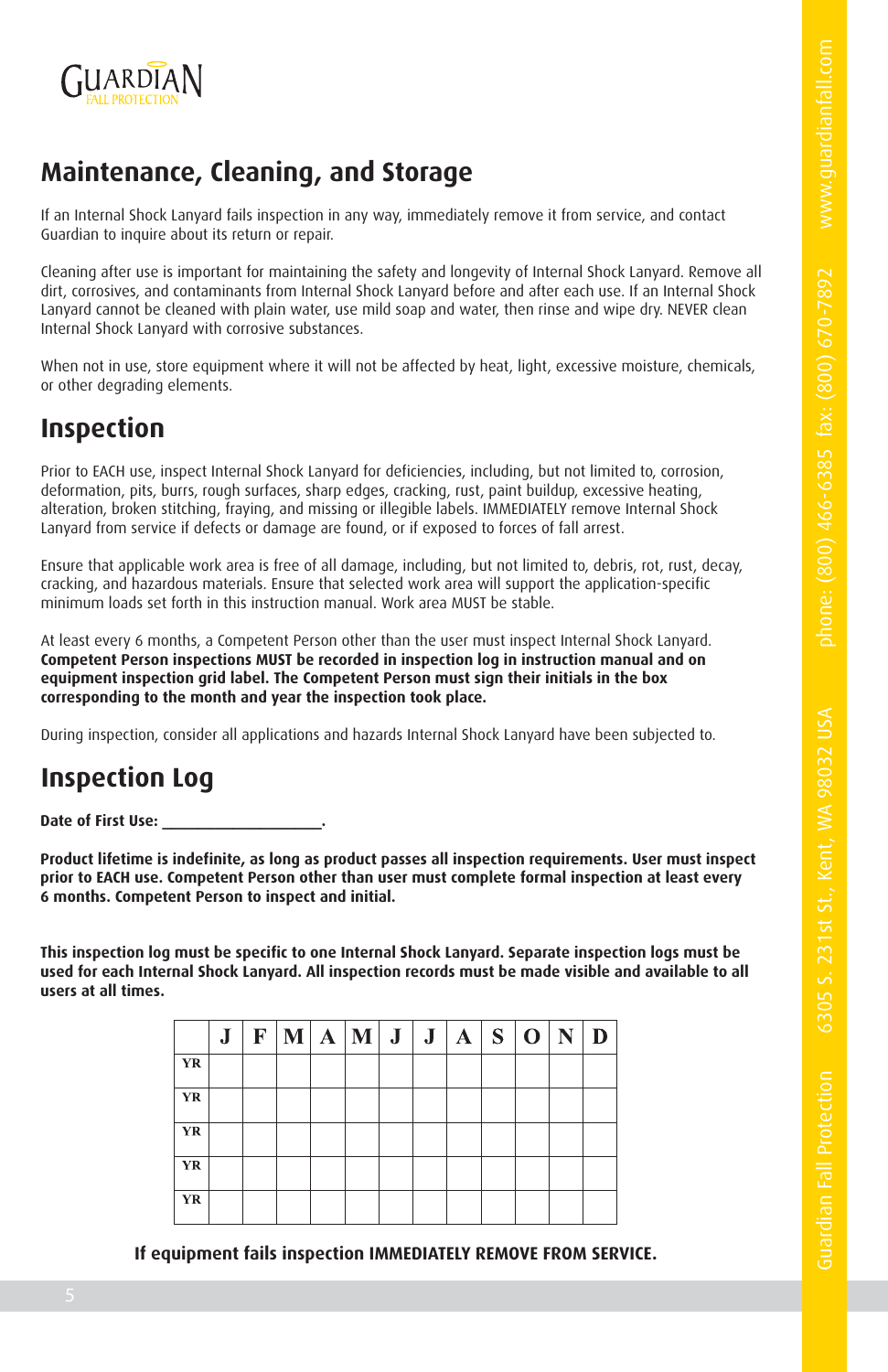

# **Safety Information**



Failure to understand and comply with safety regulations may result in serious injury or death. Regulations included herein are not all-inclusive, are for reference only, and are not intended to replace a Competent Person's judgment or knowledge of federal or state standards.

Do not alter equipment. Do not misuse equipment.

Workplace conditions, including, but not limited to, flame, corrosive chemicals, electrical shock, sharp objects, machinery, abrasive substances, weather conditions, and uneven surfaces, must be assessed by a Competent Person before fall protection equipment is selected.

The analysis of the workplace must anticipate where workers will be performing their duties, the routes they will take to reach their work, and the potential and existing fall hazards they may be exposed to. Fall protection equipment must be chosen by a Competent Person. Selections must account for all potential hazardous workplace conditions. All fall protection equipment should be purchased new and in an unused condition.

Fall protection systems must be selected and installed under the supervision of a Competent Person, and used in a compliant manner. Fall protection systems must be designed in a manner compliant with all federal, state, and safety regulations. Forces applied to anchors must be calculated by a Competent Person.

Unless explicitly stated otherwise, the maximum allowable free fall distance for lanyards must not exceed 6'. No free fall allowed for non-LE SRLs. Class A SRLs must arrest falls within 24"; Class B SRLs must arrest falls within 54".

Harnesses and connectors selected must be compliant with manufacturer's instructions, and must be of compatible size and configuration. Snap hooks, carabiners, and other connectors must be selected and applied in a compatible fashion. All risk of disengagement must be eliminated. All snap hooks and carabiners must be self-locking and self-closing, and must never be connected to each other.

A pre-planned rescue procedure in the case of a fall is required. The rescue plan must be project-specific. The rescue plan must allow for employees to rescue themselves, or provide an alternative means for their prompt rescue. Store rescue equipment in an easily accessible and clearly marked area.

Training of Authorized Persons to correctly erect, disassemble, inspect, maintain, store, and use equipment must be provided by a Competent Person. Training must include the ability to recognize fall hazards, minimize the likelihood of fall hazards, and the correct use of personal fall arrest systems.

NEVER use fall protection equipment of any kind to hang, lift, support, or hoist tools or equipment, unless explicitly certified for such use.

Equipment subjected to forces of fall arrest must immediately be removed from use.

Age, fitness, and health conditions can seriously affect the worker should a fall occur. Consult a doctor if there is any reason to doubt a user's ability to withstand and safely absorb fall arrest forces or perform set-up of equipment. Pregnant women and minors must not use this equipment.

Physical harm may still occur even if fall safety equipment functions correctly. Sustained post-fall suspension may result in serious injury or death. Use trauma relief straps to reduce the effects of suspension trauma.